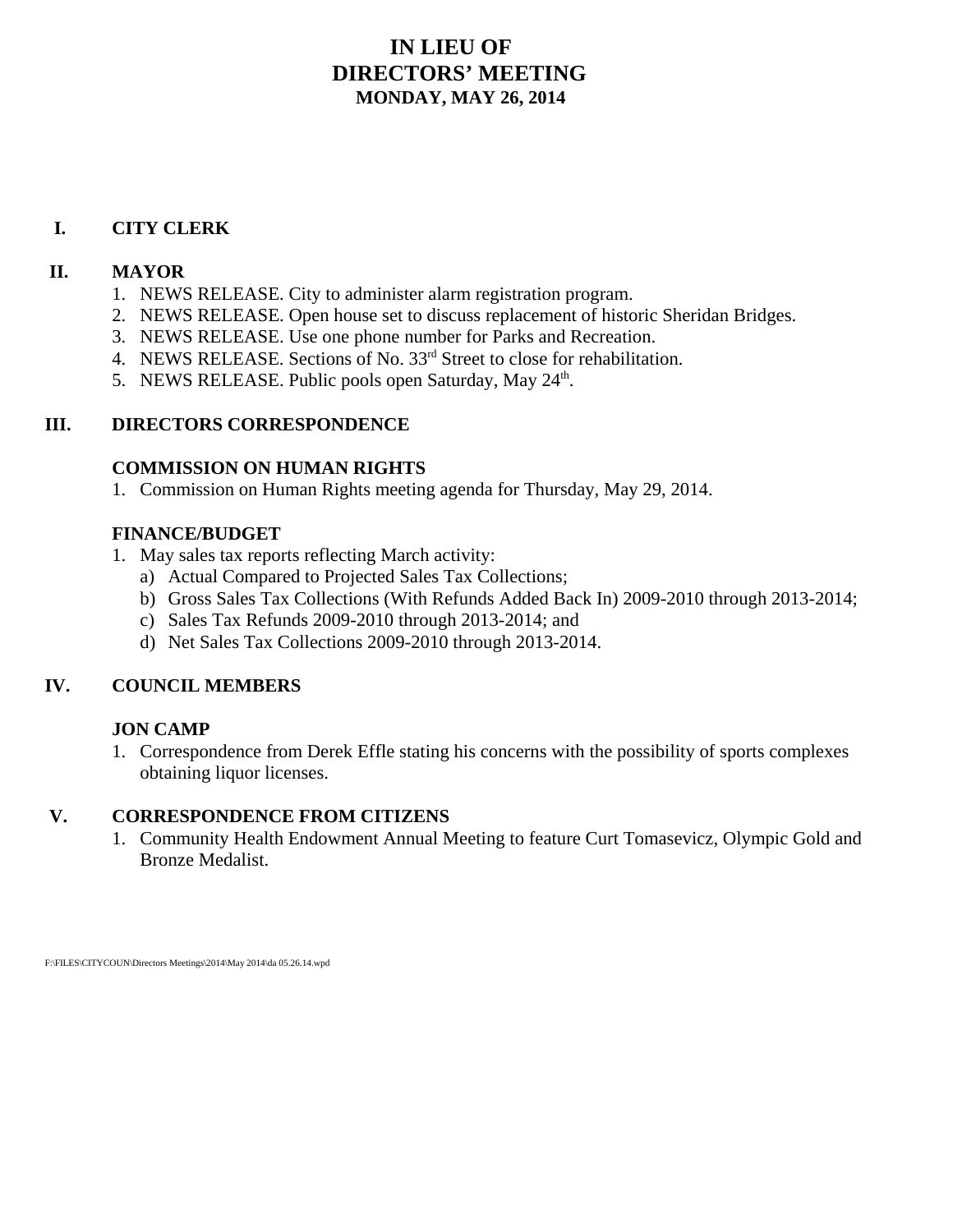

**MAYOR CHRIS BEUTLER** lincoln.ne.gov

#### **FINANCE DEPARTMENT**

555 S. 10th St., Suite 103, Lincoln, NE 68508, 402-441-7411

**FOR IMMEDIATE RELEASE:** May 20, 2014 **FOR MORE INFORMATION:** Melinda Jones, City Treasurer, 402-441-8304 Jeff Kirkpatrick, Assistant City Attorney, 402-441-6875

## **CITY TO ADMINISTER ALARM REGISTRATION PROGRAM**

Beginning Monday June 2, the City of Lincoln will administer the registration and billing for its alarm registration program. Since the program was adopted in the summer of 2010, much of the administration had been performed by the Public Safety Corporation, a Maryland company. With the company's four-year contract expiring soon, the City will take over the program's billing and registration duties. City Treasurer Melinda Jones said the goal of the change is to streamline the process, increase efficiency and allow for more direct customer service.

The alarm registration program was created to reduce the expense of having the Lincoln Police Department respond to false alarms. The City ordinance requires that every residence and business with a monitored security system must register and pay an annual fee. An additional fee is charged to any alarm user who has more than three false alarms in a year. In 2012, the City amended the ordinance to include fire alarm systems.

The City has seen the number of false alarms cut in half since the enhanced penalties for repeated false alarms was adopted.

To make the transition easier, the Public Safety Corporation has stopped sending out billing and false alarm notices. The City plans to have a new registration website operational by the first week of June and will then begin sending out notices.

Those with questions about alarm registration or fees can contact the City Treasurer's Office at alarmreg@lincoln.ne.gov or 402-441-5661.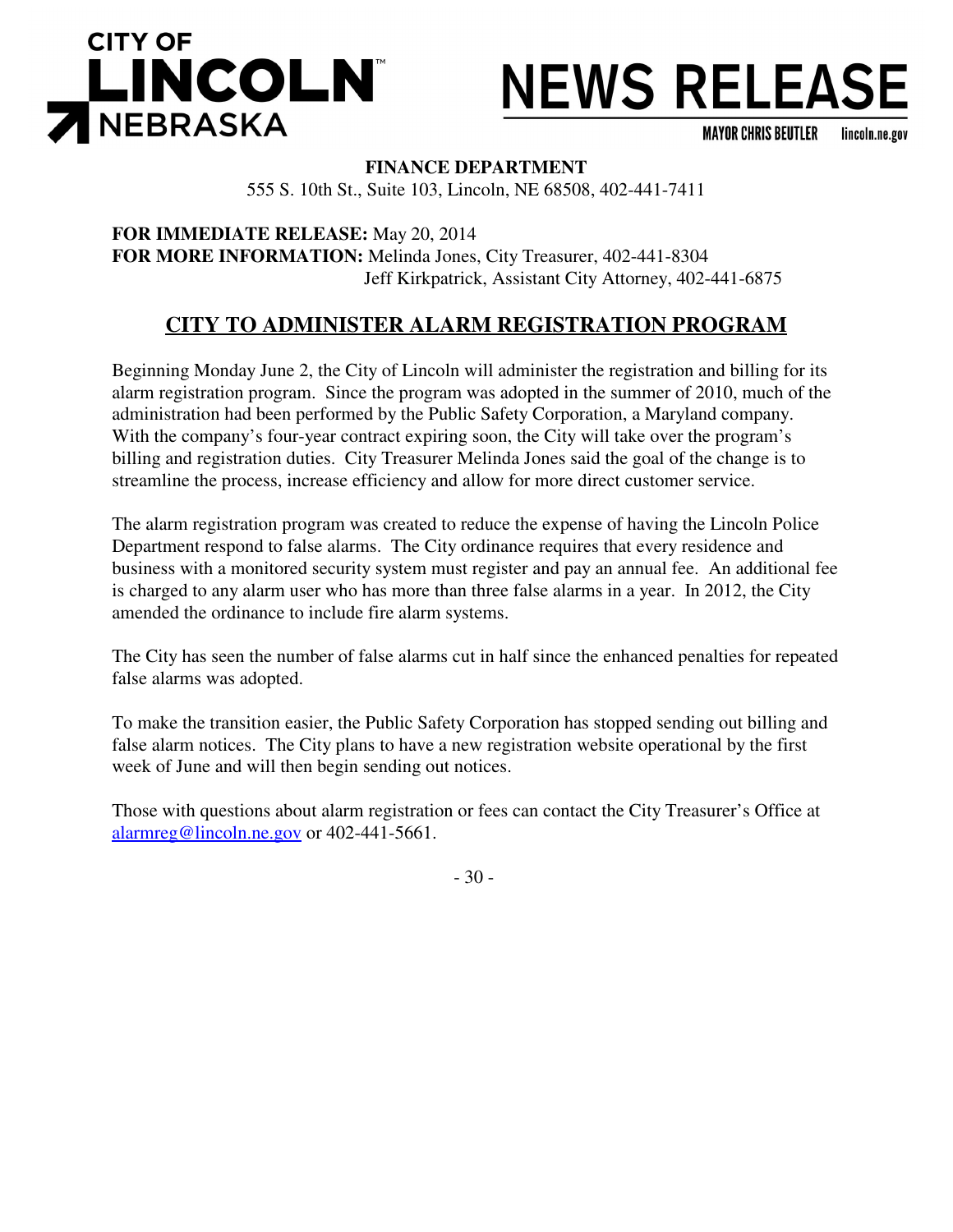

**MAYOR CHRIS BEUTLER** lincoln.ne.gov

#### **PARKS AND RECREATION DEPARTMENT**

2740 "A" Street, Lincoln, NE 68502, 402-441-7847

**FOR IMMEDIATE RELEASE:** May 22, 2014 **FOR MORE INFORMATION:** Angela Chestnut, Parks and Recreation, 402-441-7847

### **USE ONE PHONE NUMBER FOR PARKS AND RECREATION**

Those making phone calls to the City Parks and Recreation Department are now asked to use only the main office number at **402-441-7847.** Many division phone numbers have been discontinued as part of the department's transition to an Internet-based phone system. Callers will be asked to choose among these options:

- select "1" for golf information
- select "2" for Pioneers Park Nature Center
- select "3" for youth and adult team sports or sports field reservations
- select "4" for aquatics
- select "5" for out-of-school supervised play programs or summer day camps
- select "6" for Special Olympics and therapeutic recreation programs
- select "0" for other reservations and all other divisions, including administration and forestry

The number to call for emergencies involving trees that require immediate assistance varies depending on the time and day.

- From 8 a.m. to 4:30 p.m. weekdays, call the main office number and select "0."
- On nights and weekends, call the Lincoln Police Department non-emergency number at 402-441-6000.

Non-emergency tree issues also can be reported online using the City's ACTION Center at lincoln.ne.gov. Click on the "Service Request" link in the blue "Citizen Action Center" box.

For more information on City Parks and Recreation, visit parks.lincoln.ne.gov.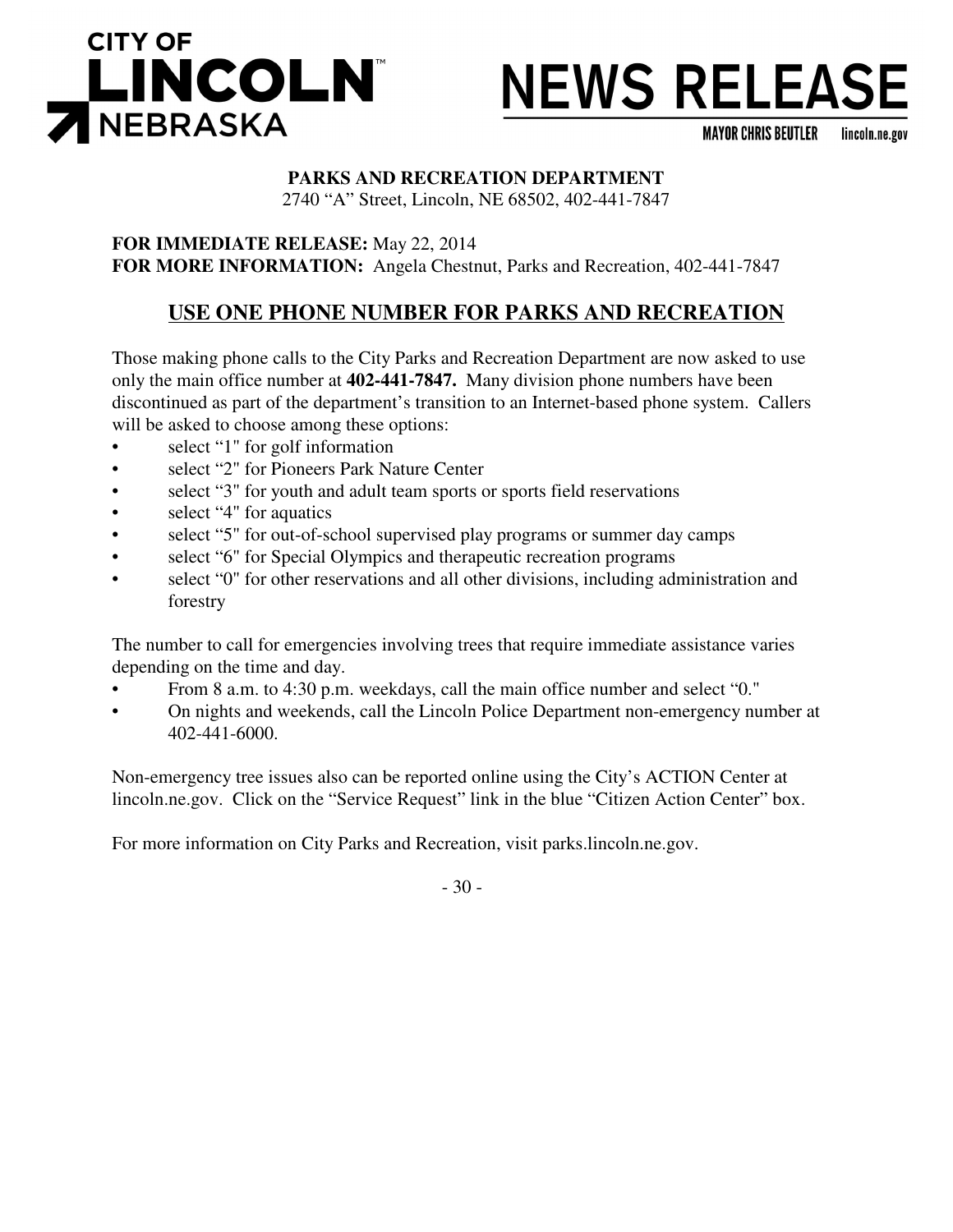

**MAYOR CHRIS BEUTLER** lincoln.ne.gov

#### **PUBLIC WORKS AND UTILITIES DEPARTMENT**

Engineering Services Division, 949 West Bond St., Lincoln, NE 68521, 402-441-7711

**FOR IMMEDIATE RELEASE:** May 22, 2014 **FOR MORE INFORMATION:** Devin Biesecker, City of Lincoln, 402-937-5515 Stephanie Rittershaus, Alfred Benesch & Company, 402-479-2200

### **OPEN HOUSE SET TO DISCUSS REPLACEMENT OF HISTORIC SHERIDAN BRIDGES**

The public is invited to an open house Thursday, May 29 on the replacement of the historic Penny Bridges on Sheridan Boulevard just west of 33rd Street. The open house is from 5 to 7 p.m. in the commons/cafeteria area at Lincoln Southeast High School, 2930 S. 37th St. Since the project's first open house in February, a citizens advisory committee has met with the design team to evaluate alternatives, and they have identified the preferred replacement structures.

The side-by-side Penny Bridges were built in 1934 to carry Sheridan Boulevard traffic over the railroad, which is now a trail. They were built on both sides of a wooden trestle which carried streetcar tracks over the railroad. The bridges got their name because the streetcar fare increased a penny if you rode past the trestle. The trolley operated from 1909 to 1945.

The open house will include a brief presentation at 5:30 p.m., which will be repeated at 6:15 p.m. Attendees will hear about the bridges' historical significance, the need for the project and the design process. The public also will be able to review the proposed improvements, visit with the design team and view maps, photos and displays.

The design team will review public input and is scheduled to complete final designs by the end of this year. Construction will depend on the availability of funds for the project.

For more information, visit sheridanpennybridges.com.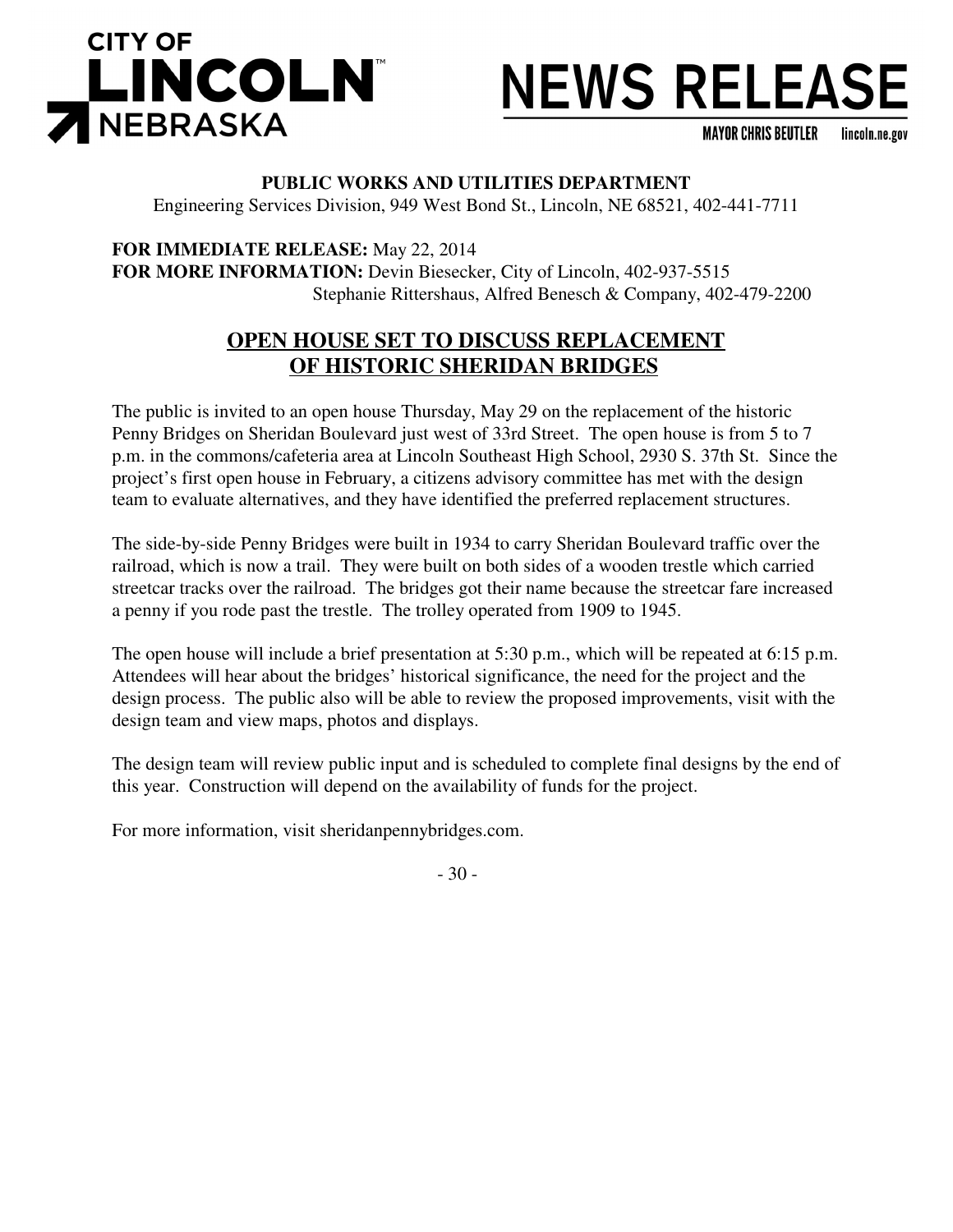

**MAYOR CHRIS BEUTLER** lincoln.ne.gov

#### **PUBLIC WORKS AND UTILITIES DEPARTMENT**

Engineering Services, 949 W. Bond Street, Suite 200, Lincoln, NE 68521, 402-441-7711

**FOR IMMEDIATE RELEASE:** May 22, 2014 **FOR MORE INFORMATION:** Zach Becker, Engineering Services, 402-613-3763

# **SECTIONS OF N. 33RD TO CLOSE FOR REHABILITATION**

Beginning Tuesday, May 27, sections of N. 33rd Street from "P" to Holdrege streets will be closed to through traffic for rehabilitation. The work will take place in two phases:

- "P" to "W" streets, including the rebuilding of the traffic signal and concrete work at the Vine Street intersection
- "W" to Holdrege streets

The detour routes are 27th and 48th streets. Vine Street will remain open to traffic, with one lane in each direction. N. 33rd is scheduled to reopen by August 31.

In addition to street resurfacing, the project includes the reconstruction of sidewalk curb ramps to meet ADA requirements. Signal devices called rapid flashing beacons will be installed at the MoPac Trail crossing. The beacons help to reduce crashes between vehicles and pedestrians at intersections without signals and mid-block pedestrian crossings.

The City will work with local businesses and residents to maintain access during construction. Access to residences may be restricted at times, but driveway closures will not exceed seven to 10 days. The project is funded with fuel tax and wheel tax dollars.

More information is available at lincoln.ne.gov (keyword: projects). Those with questions on the project may call Zach Becker, City Public Works and Utilities Department, at 402-613-3763 or zbecker@lincoln.ne.gov.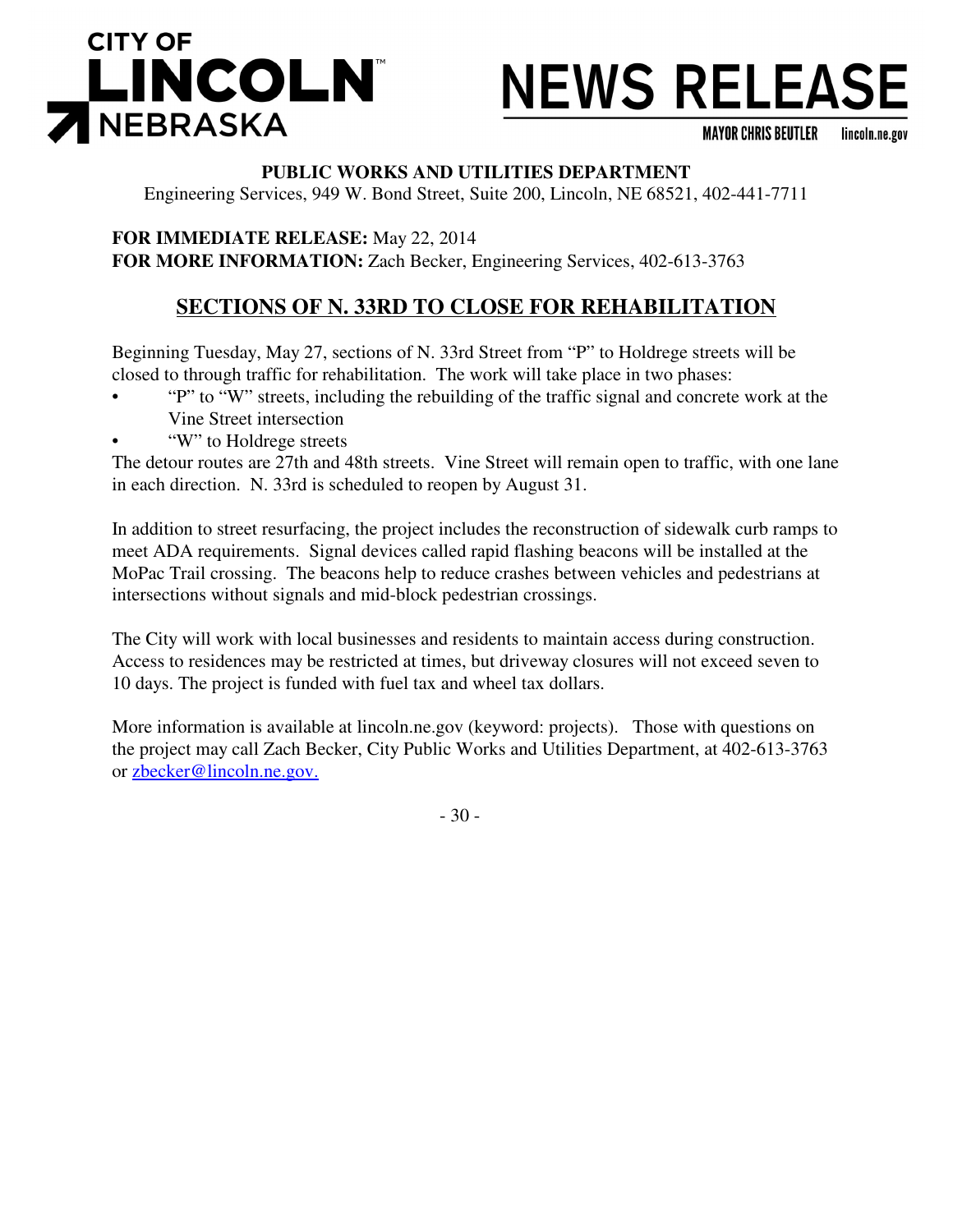

**MAYOR CHRIS BEUTLER** lincoln.ne.gov

#### **PARKS AND RECREATION DEPARTMENT**

2740 "A" Street, Lincoln, NE 68502, 402-441-7847

**FOR IMMEDIATE RELEASE:** May 22, 2014 **FOR MORE INFORMATION:** Holly Lewis, Assistant Recreation Manager, 402-441-4902

### **PUBLIC POOLS OPEN SATURDAY**

The Lincoln Parks and Recreation Department will open the City's nine public pools Saturday, May 24.

Star City Shores will be open every day from 12:30 to 8 p.m. Arnold Heights, Ballard, Belmont, Eden, Highlands, Irving, University Place and Woods pools will open at 1 p.m. every day. Closing hours vary by day and location. The free Trago Park spraygrounds is open every day through Labor Day from 11 a.m to 7 p.m. More information is available at **parks.lincoln.ne.gov** or by calling **402-441-7847 (extension 4).**

Online registration is under way for swimming lessons as well as swim and diving teams. Information also is available online for season swim passes, middle-school Night Splash, pool rentals and the end-of-the-year Dog Splash.

Family Swim Nights at six pools will continue from 6 to 8 p.m. again this year. Admission is \$7 for the entire family. The schedule varies by location:

- Belmont Mondays
- Eden Mondays and Tuesdays
- Irving Wednesdays and Fridays
- Arnold Tuesdays and Fridays
- Ballard Fridays
- Woods Fridays (except during scheduled swim meets)

The public pools are scheduled to be open through Sunday, August 10.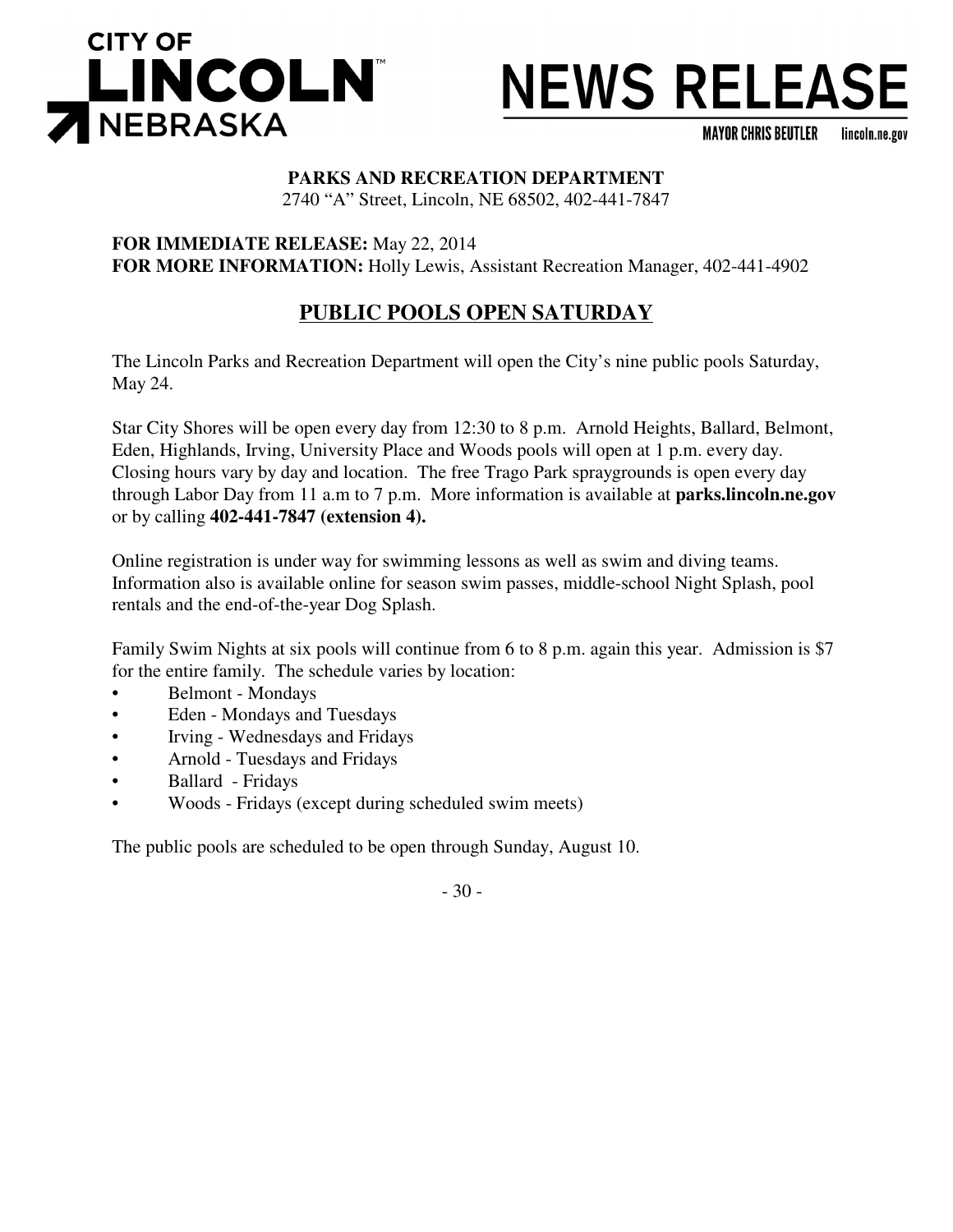#### **CITY OF LINCOLN COMMISSION ON HUMAN RIGHTS Thursday, May 29, 2014, 4:00 p.m.** City Council Chambers, 555 South 10<sup>th</sup> Street **AGENDA**

- I. Roll Call
- II. Approval of Minutes of April 17, 2014 Commission Meeting
- III. Approval of Agenda for May 29, 2014 Commission Meeting
- IV. Case Dispositions
	- A. Reasonable Cause / No Reasonable Cause
		- 1. LCHR NO.: 13-0705-022-E-R
		- 2. LCHR NO.: 14-0224-003-E-R
		- 3. LCHR NO.: 14-0407-007-E-R
	- B. Pre-Determination Settlement Agreements
		- 1. LCHR NO.: 14-0328-003-H
		- 2. LCHR NO.: 14-0423-004-H
		- 3. LCHR NO.: 14-0425-006-H
		- 4. LCHR NO.: 14-0428-007-H
- V. Administrative Closures
	- A. Withdrawal
		- 1. LCHR NO.: 13-1106-035-E-R
- VI. Old Business
	- A. Updated Bylaws
- VII. New Business
	- A. Retaliation Analysis Memo
	- B. Outreach Efforts
- VIII. Public Comment\*\*
- IX. Adjournment

<sup>\*\*</sup>Public comments are limited to 5 minutes per person. Members of the public may address any item of interest to the LCHR during this open session *with the exception of LCHR cases.* Also, no member of the public who wishes to address the Commission will be allowed to examine any individual Commissioner or staff member on any item/question before the Commission unless invited to do so by the Chairperson.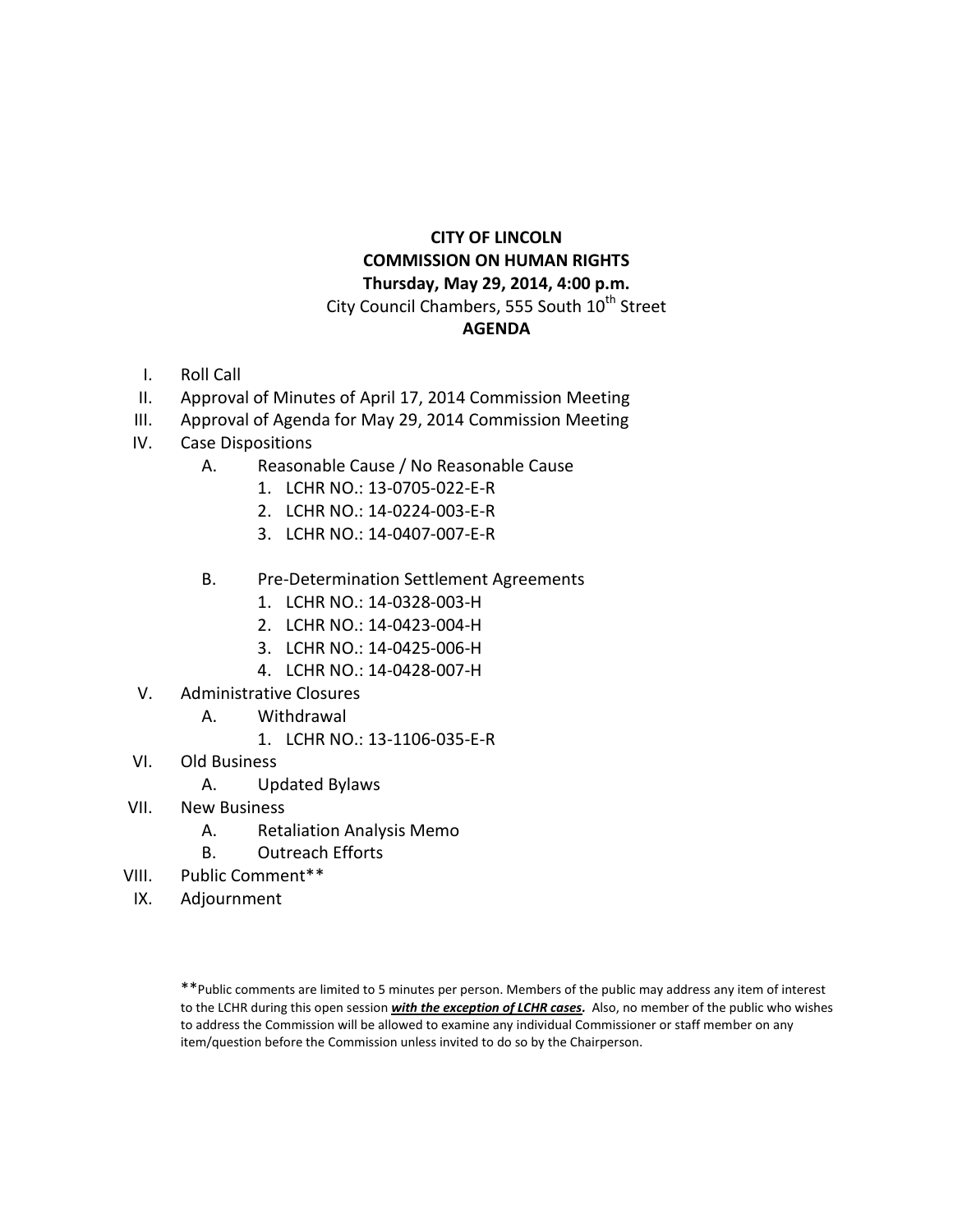# **Actual Compared to<br>Projected Sales Tax Collections**

|                  |                  |               | <b>VARIANCE</b>  |             |           |
|------------------|------------------|---------------|------------------|-------------|-----------|
|                  | 2013-14          | 2013-14       | <b>FROM</b>      | \$ CHANGE   | % CHANGE  |
|                  | <b>PROJECTED</b> | <b>ACTUAL</b> | <b>PROJECTED</b> | FR. 12-13   | FR. 12-13 |
| <b>SEPTEMBER</b> | \$5,429,066      | \$5,350,895   | ( \$78, 171)     | \$281,329   | $5.55\%$  |
| <b>OCTOBER</b>   | \$5,641,450      | \$5,644,359   | \$2,909          | \$128,000   | 2.32%     |
| <b>NOVEMBER</b>  | \$5,641,450      | \$5,714,609   | \$73,159         | \$688,201   | 13.69%    |
| <b>DECEMBER</b>  | \$5,296,326      | \$5,382,604   | \$86,278         | \$319,460   | 6.31%     |
| <b>JANUARY</b>   | \$5,369,333      | \$4,959,233   | $($ \$410,100)   | ( \$75,028) | $-1.49%$  |
| <b>FEBRUARY</b>  | \$6,802,926      | \$6,512,245   | $(\$290,681)$    | \$419,691   | 6.89%     |
| <b>MARCH</b>     | \$5,010,935      | \$5,134,084   | \$123,149        | \$441,312   | 9.40%     |
| <b>APRIL</b>     | \$4,818,462      | \$5,133,122   | \$314,660        | \$519,375   | 11.26%    |
| <b>MAY</b>       | \$5,634,813      | \$5,598,363   | $(\$36,450)$     | (\$14,035)  | $-0.25\%$ |
| <b>JUNE</b>      | \$5,429,066      |               |                  |             |           |
| <b>JULY</b>      | \$5,475,525      |               |                  |             |           |
| <b>AUGUST</b>    | \$5,820,649      |               |                  |             |           |
| <b>TOTAL</b>     | \$66,370,001     | \$49,429,514  | $(\$215,247)$    | \$2,708,305 | 5.80%     |

 $\sim$ 

Actual collections for the fiscal year to date are 0.43% under projections for the year.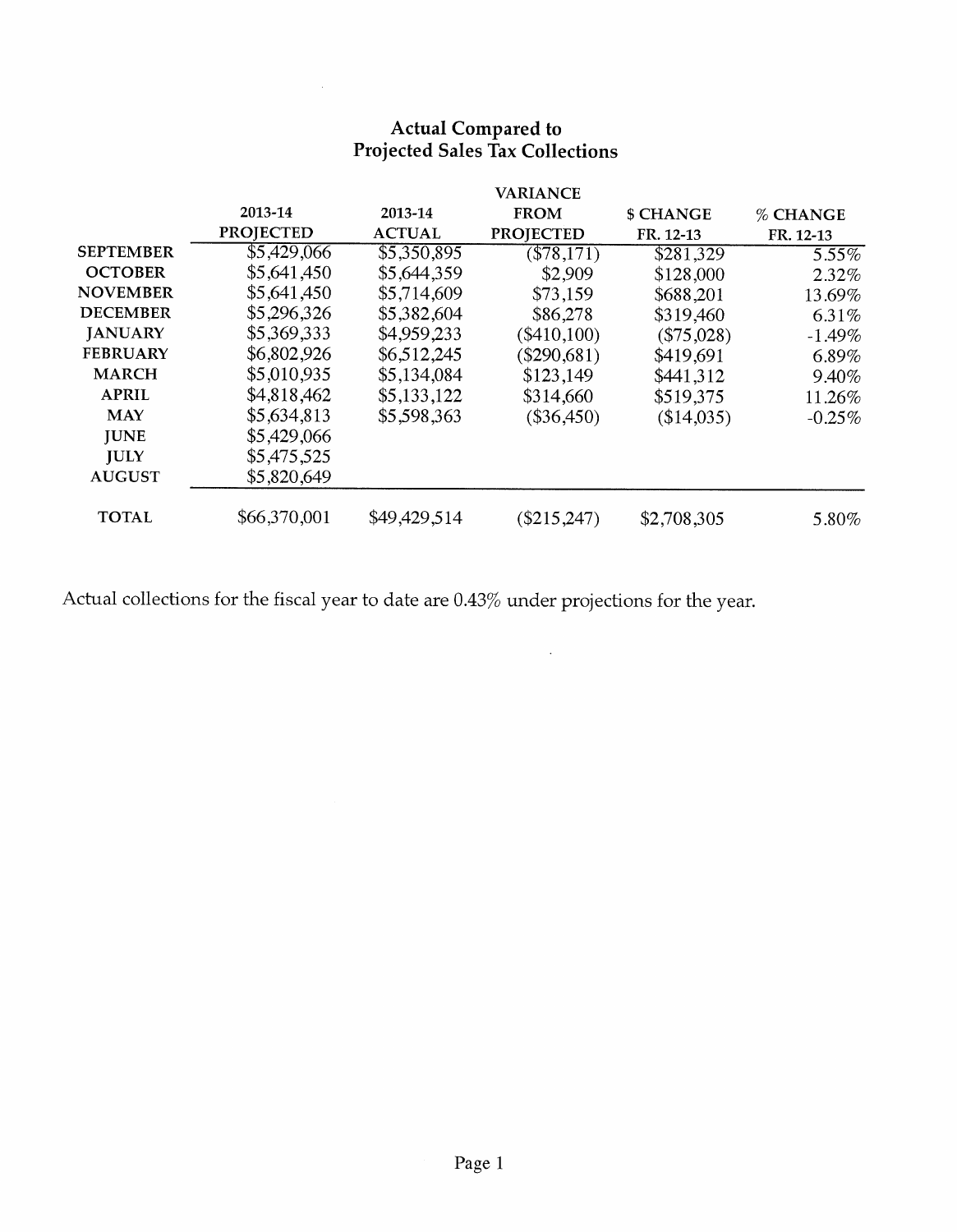|                 |                     |                     |                   | % CHG.                   |                   | $_{\odot}$ CHG.          |                   | % CHG.                   |
|-----------------|---------------------|---------------------|-------------------|--------------------------|-------------------|--------------------------|-------------------|--------------------------|
|                 | 2009-2010<br>ACTUAL | 2010-2011<br>ACTUAL | ACTUAL<br>2011-12 | FR. PRIOR<br><b>YEAR</b> | ACTUAL<br>2012-13 | FR. PRIOR<br><b>YEAR</b> | ACTUAL<br>2013-14 | FR. PRIOR<br><b>XRAR</b> |
| SEPTEMBER       | 87703,478           | \$4,822,814         | \$4,805,254       | -0.36%                   | \$5,189,424       | 7.99%                    | 55,431,071        | 4.66%                    |
| <b>OCTOBER</b>  | \$4,687,315         | \$4,987,584         | \$5,206,659       | $4.39\%$                 | \$5,568,892       | %96'9                    | \$5,740,406       | 3.08%                    |
| <b>NOVEMBER</b> | 84,922,939          | \$4,938,240         | \$5,219,952       | 5.70%                    | \$5,194,649       | $-0.48\%$                | \$5,729,609       | 10.30%                   |
| DECEMBER        | \$4,502,684         | \$4,708,180         | \$4,901,748       | $4.11\%$                 | \$5,250,751       | 7.12%                    | \$5,401,140       | 2.86%                    |
| <b>JANUARY</b>  | \$4,354,458         | \$4,777,606         | \$5,076,013       | $6.25\%$                 | \$5,180,028       | $2.05\%$                 | \$5,562,529       | 7.38%                    |
| <b>FEBRUARY</b> | \$5,426,478         | \$5,920,886         | \$6,327,532       | 6.87%                    | \$6,223,991       | $-1.64\%$                | 814,072,92        | 5.57%                    |
| <b>MARCH</b>    | \$4,226,466         | \$4,418,795         | \$4,782,783       | $8.24\%$                 | \$5,077,914       | $6.17\%$                 | \$5,304,048       | 4.45%                    |
| APRIL           | \$4,294,043         | 54,421,797          | \$4,572,281       | 3.40%                    | \$4,681,796       | $2.40\%$                 | \$5,214,537       | 11.38%                   |
| <b>XVIV</b>     | \$5,186,573         | \$5,374,035         | \$5,675,978       | 5.62%                    | \$5,655,098       | $-0.37%$                 | \$5,642,139       | $-0.22\%$                |
| <b>JUNE</b>     | \$4,662,293         | 882,595,388         | 55,241,574        | 4.93%                    | \$5,458,626       | 4.14%                    |                   |                          |
| XINI            | \$4,567,893         | \$4,865,530         | \$5,196,447       | $8.80\%$                 | \$5,439,682       | $4.68\%$                 |                   |                          |
| AUGUST          | \$5,105,968         | \$5,245,798         | \$5,453,052       | 3.95%                    | \$5,696,527       | $4.46\%$                 |                   |                          |
| TOTAL           | \$56,640,589        | \$59,476,653        | \$62,459,273      | $5.01\%$                 | 864,617,378       | 3.46%                    | \$50,595,897      | 5.36%                    |

**CITY OF LINCOLN<br>CWITH REUNDS ADDED BACK IN<br>CWITH REUNDS ADDED BACK IN<br>2009-2010 THROUGH 2013-2014** 

Page 2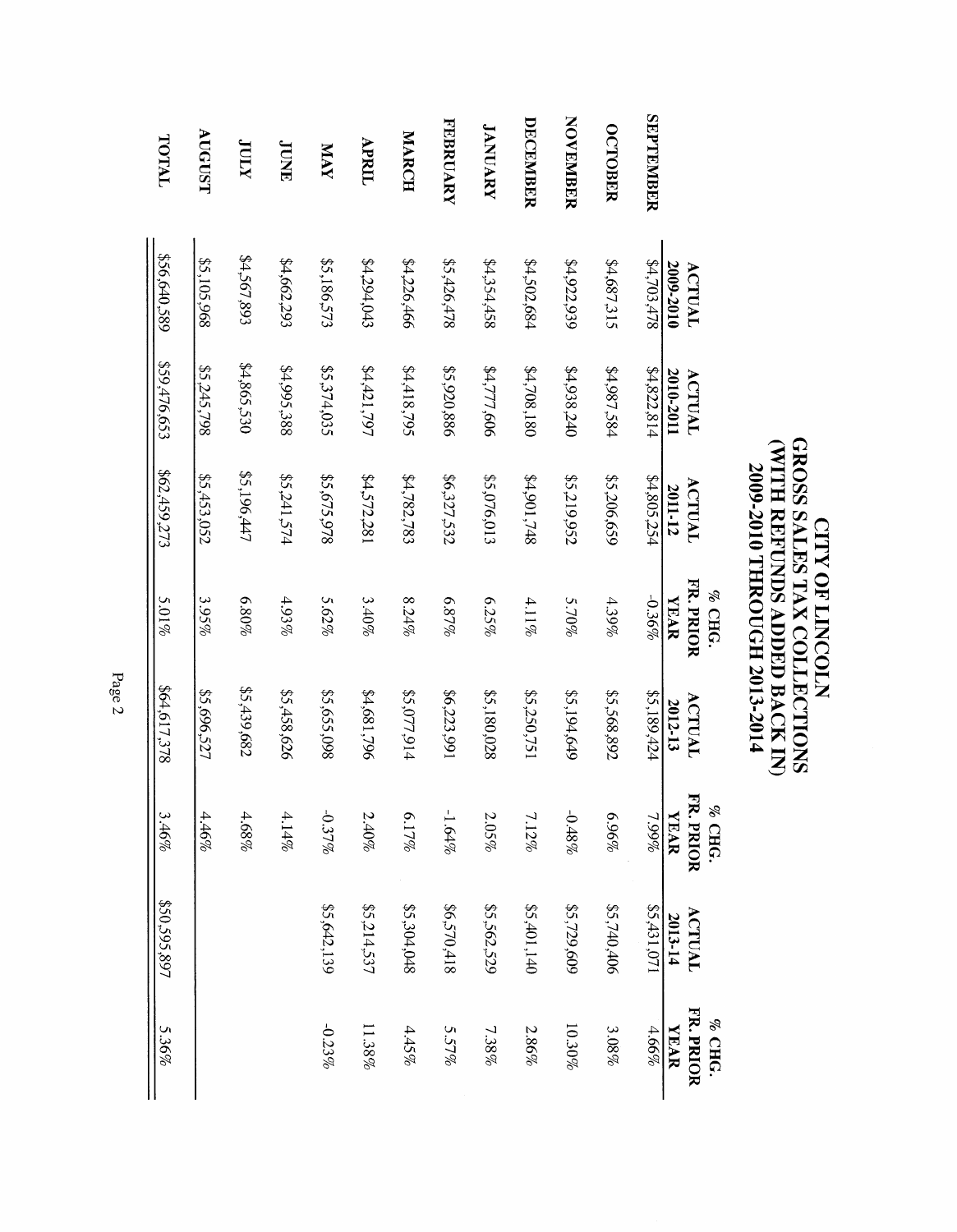|                  | 2009-2010<br>ACTUAL | 2010-2011<br>ACTUAL | 2011-2012<br>ACTUAL | <b>FROM PRIOR</b><br>% CHG<br><b>YEAR</b> | 2012-2013<br>ACTUAL | FROM PRI<br>% CHG<br><b>XEAR</b><br>g | 2013-2014<br>ACTUAL | FROM PRIOR<br>% CHG<br><b>YEAR</b> |
|------------------|---------------------|---------------------|---------------------|-------------------------------------------|---------------------|---------------------------------------|---------------------|------------------------------------|
| <b>SEPTEMBER</b> | (190,0018)          | (005,500)           | (5263,004)          | 373.88%                                   | (5119,857)          | -54.43%                               | (\$80,176)          | -33.11%                            |
| <b>OCTOBER</b>   | (962,246)           | (8121,738)          | (579, 193)          | $-34.95\%$                                | (552, 533)          | -33.66%                               | (396,046)           | $82.83\%$                          |
| <b>NOVEMBER</b>  | (2142, 247)         | (848,320)           | (573,585)           | 52.29%                                    | (3168,241)          | 128.63%                               | (515,001)           | %80'16-                            |
| DECEMBER         | (5202, 950)         | (212, 388)          | (55,982)            | $-51.71\%$                                | (2187,607)          | 3036.19%                              | (818,536)           | -90.12%                            |
| <b>JANUARY</b>   | (2257,206)          | (600; 6963)         | (449,785)           | $-86.29\%$                                | (2145,767)          | 192.79%                               | (5603, 295)         | 313.88%                            |
| <b>FEBRUARY</b>  | (2104,235)          | (570,579)           | (245,283)           | $-35.84\%$                                | (5131, 438)         | 190.26%                               | (558,173)           | -55.74%                            |
| MARCH            | (214,233)           | (8485,268)          | (559,857)           | $-87.67\%$                                | (5385, 142)         | $543.44\%$                            | (5169,963)          | -55.87%                            |
| APRIL            | \$75,738\$          | (510,063)           | ( \$44,038)         | 337.64%                                   | (6t0'895)           | $54.52\%$                             | (911, 188)          | 19.64%                             |
| <b>XVM</b>       | (568, 551)          | (108, 421)          | (5126,962)          | $-24.62\%$                                | (542,699)           | -66.37%                               | ( \$43,775)         | 2.52%                              |
| <b>JUNE</b>      | (5110,343)          | (204,492)           | (575, 618)          | $-27.63\%$                                | (623'679)           | $-23.72\%$                            | (981,809)           | 41.83%                             |
| XIIII            | (5251, 505)         | (573,768)           | (552, 331)          | -29.06%                                   | (205,902)           | 83.26%                                |                     |                                    |
| AUGUST           | (5286, 162)         | (53,563)            | (5111293)           | 3023.78%                                  | (277, 656)          | -75.15%                               |                     |                                    |
| TOTAL            | ( \$1,715,576)      | (21, 517, 108)      | (5986, 931)         | $-34.95\%$                                | (31,482,570)        | 50.22%                                | (31,248,190)        | $-8.15%$                           |

 $\ddot{\phantom{a}}$ 

**SALES AND MANUS SALES IN STATE OF THE SALES TAX REFUNDS<br>SALES TAX REFUNDS<br>2009-2010 THROUGH 2013-2014** 

Page 3

previous year Year to date vs.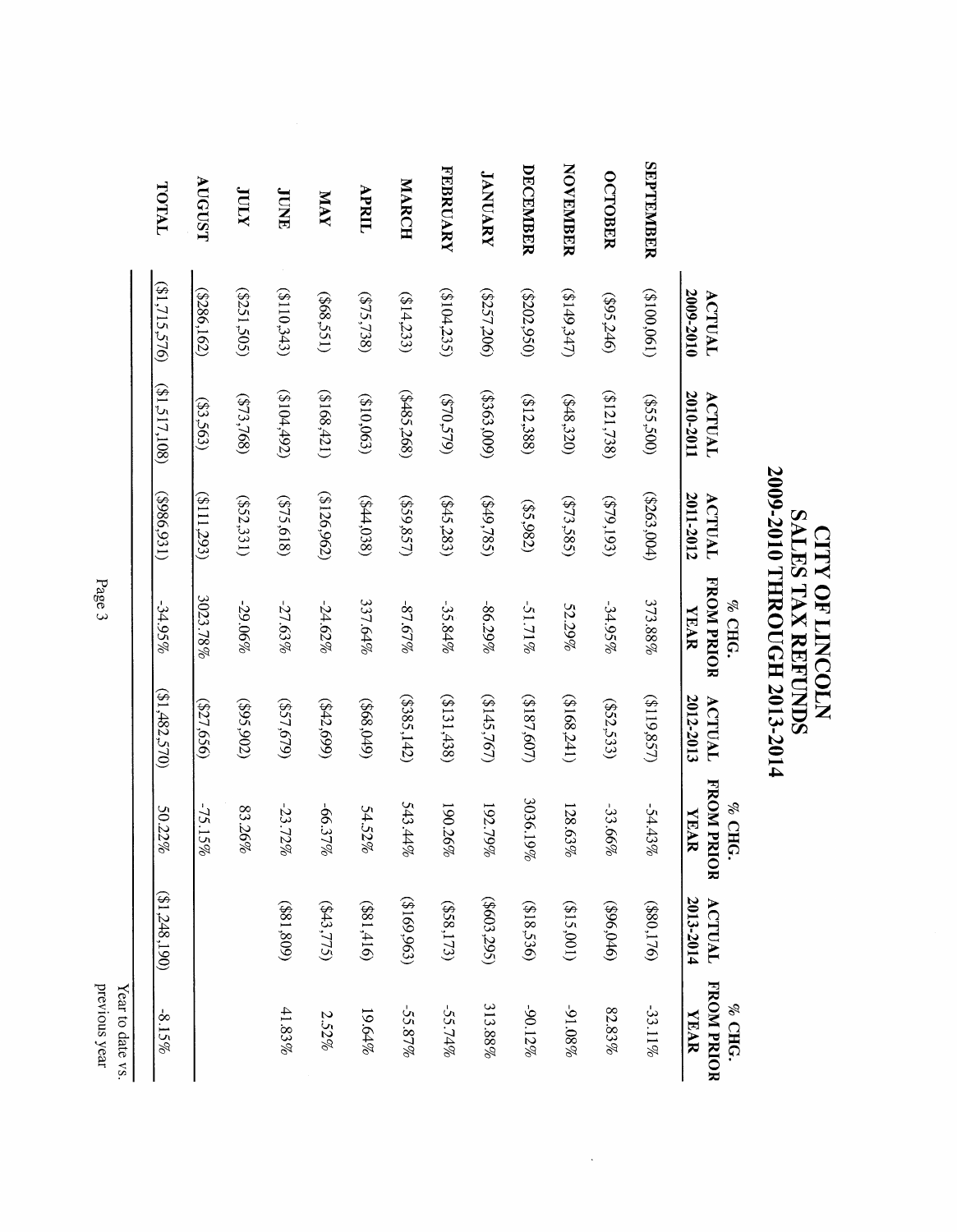|                  |                     |                     |                     | % CHG.                        |                     | % CHG.                  |                   | % CHG.                  |
|------------------|---------------------|---------------------|---------------------|-------------------------------|---------------------|-------------------------|-------------------|-------------------------|
|                  | 2009-2010<br>ACTUAL | 2010-2011<br>ACTUAL | 2011-2012<br>ACTUAL | <b>FROM PR</b><br><b>XEAR</b> | 2012-2013<br>ACTUAL | FROM PR.<br><b>YEAR</b> | ACTUAL<br>2013-14 | FROM PR.<br><b>XEAR</b> |
| <b>SEPTEMBER</b> | \$4,603,417         | \$4,767,314         | \$4,542,250         | $4.72\%$                      | 995'690'58          | 11.61%                  | \$5,350,895       | 5.55%                   |
| <b>OCTOBER</b>   | \$4,592,069         | \$4,865,846         | \$5,127,466         | 5.38%                         | \$5,516,359         | 7.58%                   | \$5,644,359       | 2.32%                   |
| <b>NOVEMBER</b>  | \$4,773,592         | \$4,889,920         | \$5,146,367         | $5.24\%$                      | \$5,026,408         | $-2.33\%$               | \$5,714,609       | 13.69%                  |
| DECEMBER         | \$4,299,735         | \$4,695,792         | \$4,895,766         | 4.26%                         | \$5,063,144         | 3.42%                   | \$5,382,604       | 6.31%                   |
| <b>JANUARY</b>   | \$4,097,252         | 79.414,597          | \$5,026,227         | 13.85%                        | \$5,034,261         | 0.16%                   | \$4,959,233       | -1.49%                  |
| <b>FEBRUARY</b>  | \$5,322,243         | \$5,850,307         | 86,282,249          | 7.38%                         | \$6,092,554         | $-3.02\%$               | \$6,512,245       | $6.89\%$                |
| MARCH            | \$4,212,234         | \$3,933,528         | \$4,722,926         | <b>20.07%</b>                 | \$4,692,772         | -0.64%                  | \$5,134,084       | 9,40%                   |
| APRIL            | \$4,218,305         | \$4,411,735         | \$4,528,243         | 2.64%                         | \$4,613,747         | $289\%$                 | \$5,133,122       | 11.26%                  |
| <b>NAY</b>       | \$5,118,022         | \$5,205,614         | \$5,549,016         | $6.60\%$                      | \$5,612,398         | 1.14%                   | \$5,598,363       | $-0.25\%$               |
| <b>JUNE</b>      | \$4,551,950         | \$4,890,896         | \$5,165,956         | 5.62%                         | 55,400,947          | 4.55%                   |                   |                         |
| <b>XIIII</b>     | \$4,316,388         | \$4,791,762         | \$5,144,116         | 7.35%                         | \$5,343,780         | $3.88\%$                |                   |                         |
| AUGUST           | \$4,819,806         | 5,242,236           | 5,341,759           | %061                          | 5,668,871           | 6.12%                   |                   |                         |
| TOTAL            | \$54,925,013        | \$57,959,545        | 161,472,341         | 6.06%                         | \$63,134,807        | 2.70%                   | 449,429,514       | 5.80%                   |
|                  |                     |                     |                     |                               |                     |                         |                   |                         |

**CITY OF LINCOLN<br>NET SALES TAX COLLECTIONS<br>2009-2010 THROUGH 2013-2014** 

Page 4

previous year Year to date vs.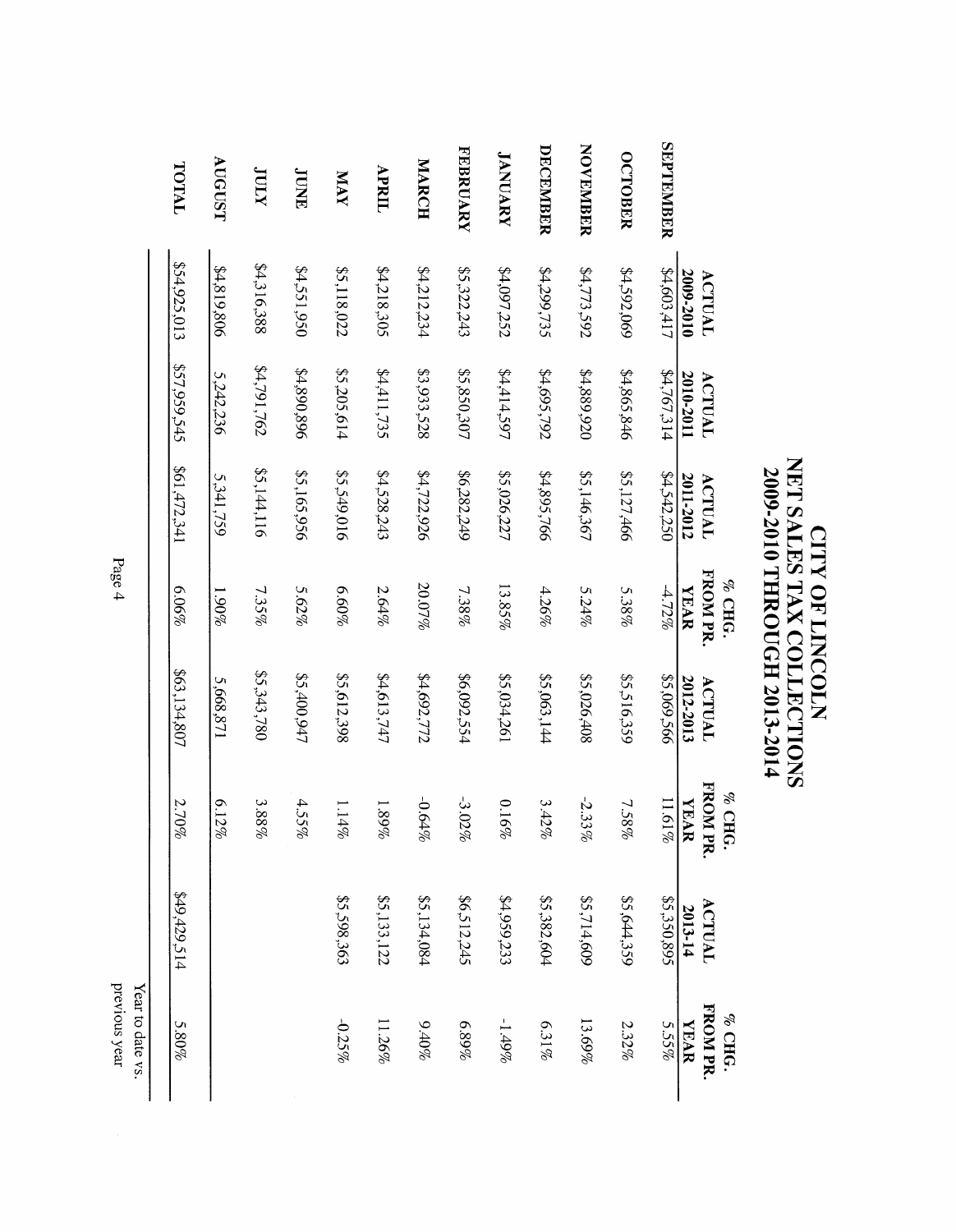#### **Mary M. Meyer**

| From:    | Derek Effle [deffle@lincolnberean.org] |
|----------|----------------------------------------|
| Sent:    | Monday, May 19, 2014 1:45 PM           |
| To:      | Jon Camp                               |
| Subject: | Liquor Licenses                        |

Mr. Camp,

I want to take a moment to share my concerns with you about the possibility of private multifield sports complexes obtaining licenses to serve alcohol at their fields. 1. As a city, we already have more than 500 establishments that serve alcohol. This is a 150% increase in the last 15 years. Do we really need to have more? 2. I know that a big number of youth games are held at these complexes. It saddens me that we have to take another venue where kids can go and be free of alcohol and advertising and make it into another alcohol sales site. I do not trust that these venues will self regulate and not offer alcohol during youth events. 3. As a sports official, I have great concerns about serving alcohol during adult events. It has been my experience with officiating in other states and at large national level events that alcohol does not add to the experience. On many occasions I have experienced fans,

players and coaches that have consumed too much alcohol making a mockery of the sport they are playing/watching and embarrass themselves with their actions. It is in these situations that I also have concerns for players and fans that drive home from these events after consuming too much alcohol.

Thank you for your time and for what you do for our great city!

Derek Effle

This message has been scanned for malware by Websense. www.websense.com